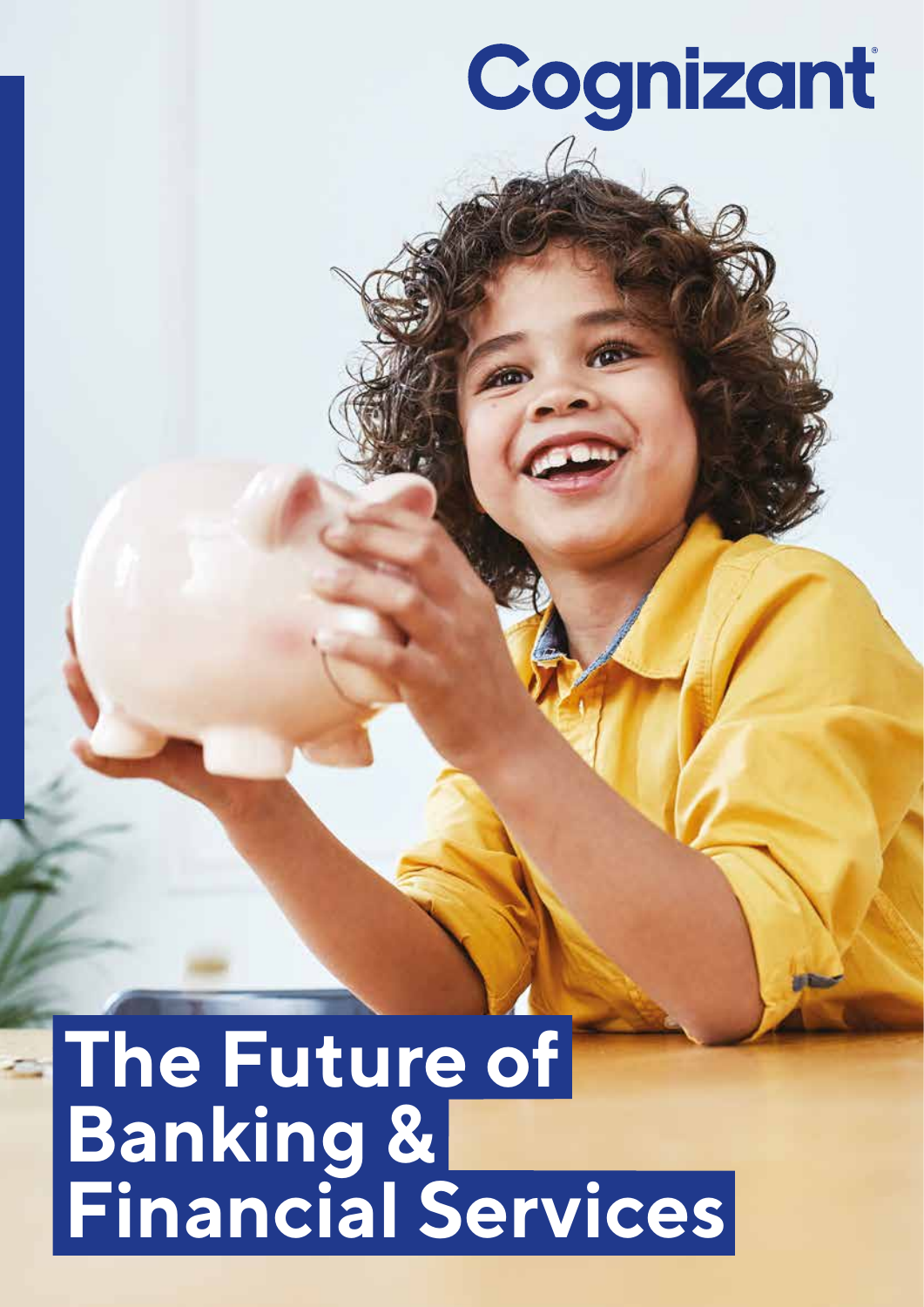The future of banking & financial services offers a world of opportunities, but this transformation will require substantial steps and boldness. The industry needs to be open to new insights instead of being mentally closed by the existing ones.

Each industry has its owns challenges, and digital disruption is everywhere. Organizations must be agile and build new momentum that respects the new reality of their industry. Remaining relevant requires adaptation to changes not only today, but also tomorrow. Change is the only constant. Constant change demands scenario-based thinking, exploring several paths and crafting a digital strategy based on preparing for the future. For businesses to stay relevant, they need to explore the future and look at next generations.

No one can predict the future; organizations must actively explore various possible futures to anticipate what disruptions are coming. We believe that future winners in the digital economy will be those that can deliver on one key insight: put technology in the background, and focus on people first. Putting customers first does not diminish technology's importance; rather, a deep customer understanding should help guide the choice of which technologies to incorporate in your business.

Cognizant can bring together digital strategy, deep industry knowledge, human sciences, experience design and technology expertise to help companies design, build and scale digital business solutions. Cognizant has both the expertise and experience with digital transformation. Together with clients we can explore tomorrow's opportunities.

**A view by Cognizant's Center for the Future of Work**



**A future beyond financial servicing**

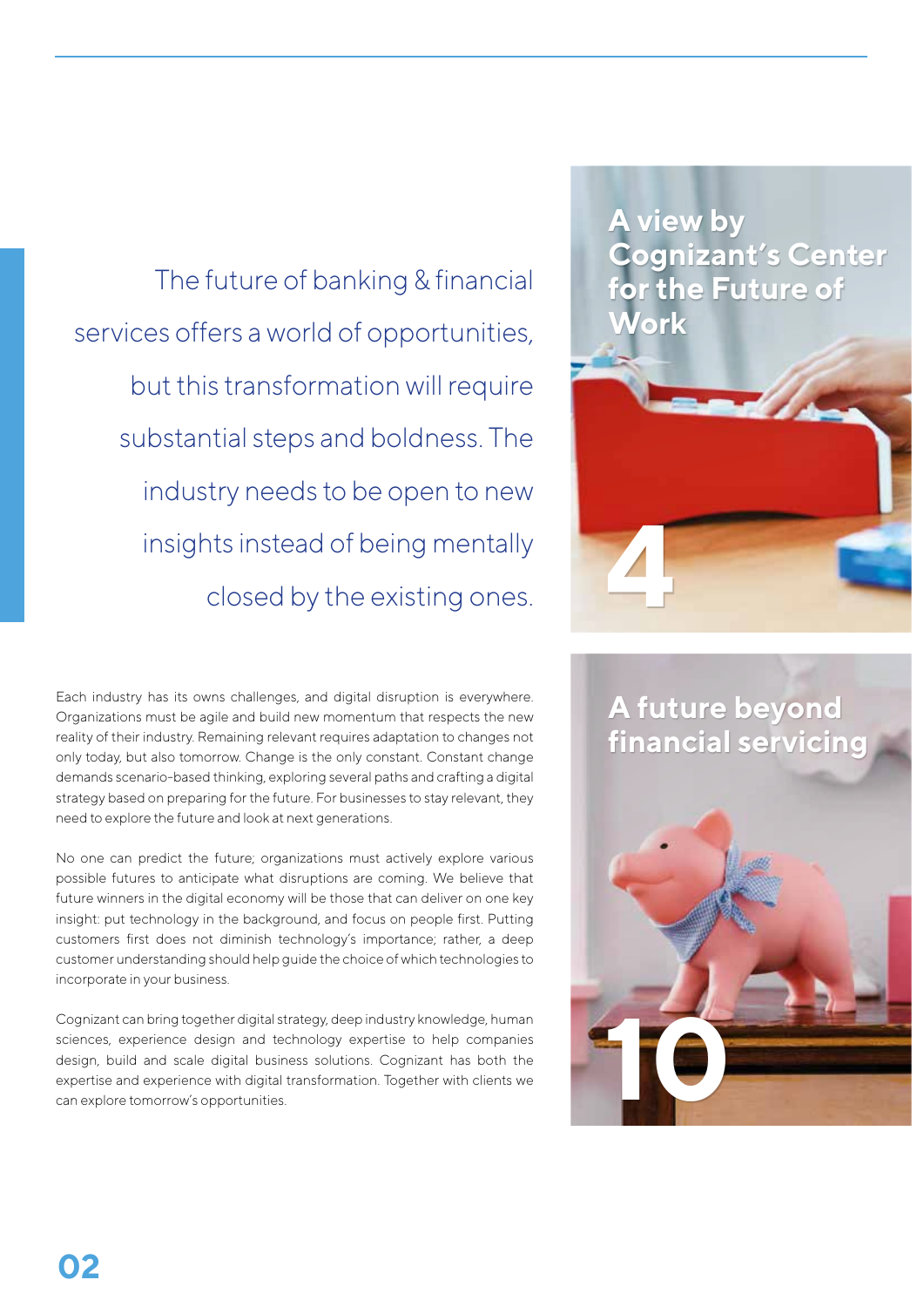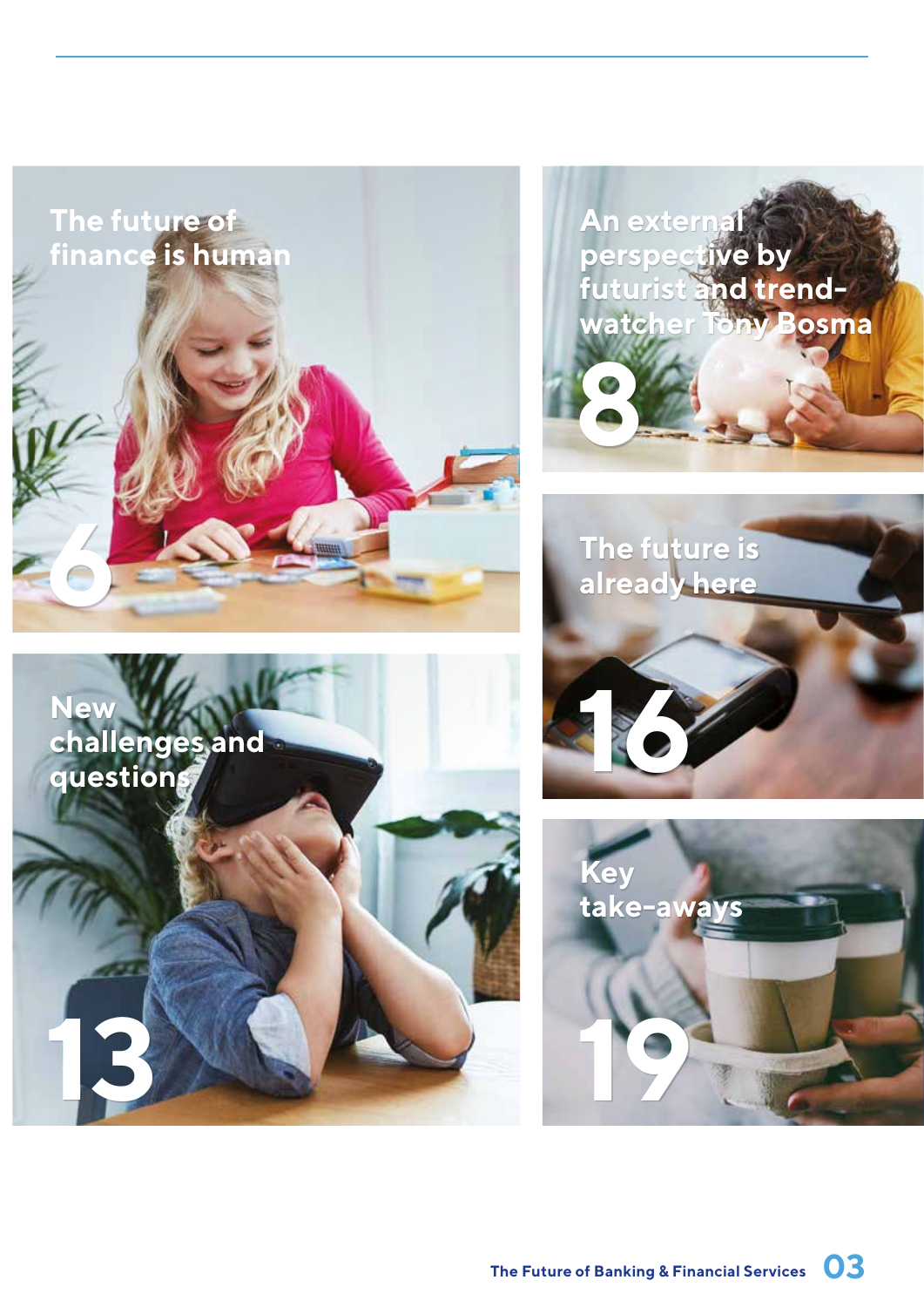

Euan Davis leads Cognizant's Center for the Future of Work in EMEA. A respected speaker and thinker, Euan has guided many Fortune 500 companies into the future of work with his thought provoking research and advisory skills.

Within Cognizant's Center for the Future of Work, he helps ensure that the unit's original research and analysis jibes with emerging business-technology trends and dynamics in Europe, and collaborates with a wide range of leading thinkers to understand how the future of work will look. Previously, Euan held senior analyst, advisory and leadership positions at Forrester Research, IDC and CEB. Euan can be reached at: Euan.Davis@cognizant.com

**Center for** The Future of Work

### **A view by Cognizant's Center for the Future of Work**

# Meet the customer **of the future**

John grabs his phone and heads out of the house. The door of the shared car on the corner opens automatically and drives him to the local high school where he's speaking to his nephew's history class. He laughs at their wide-eyed stares as he tells them about banking tellers, wallets and paper currency. Later that day, he test-drives one of the latest self-driving cars.

As he leaves, his phone sends a push notification offering him financing options tailor made to his financial position. On the way home, he stops in at the local super-market to pick up food for dinner. He fills his basket and walks out of the store. His receipt appears in his email or as a text as he exits. When he accepts an incoming reservation for a black-tie charity event, he immediately gets advice about the right amount to donate, based on his current income.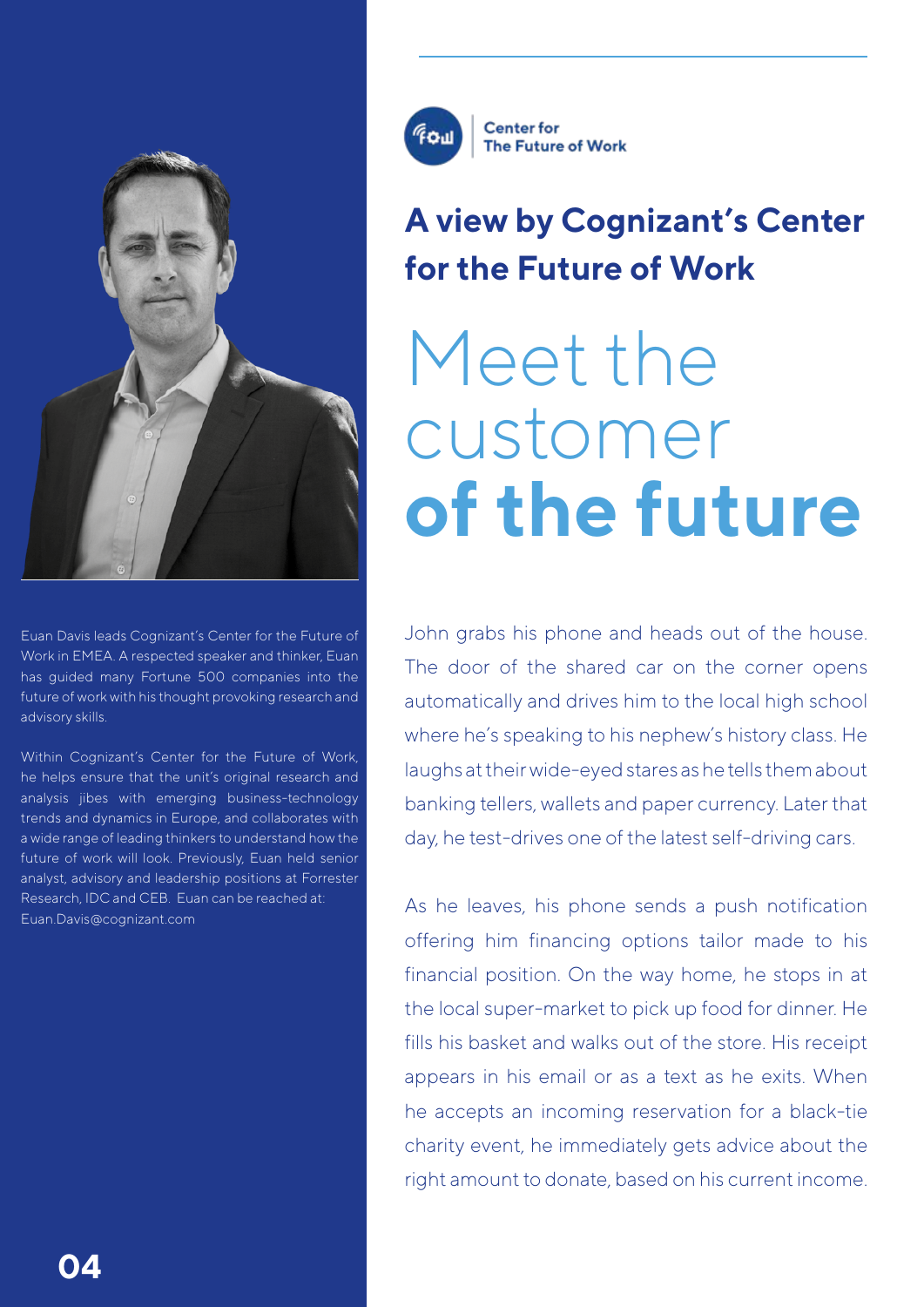### Quick take **Post COVID-19 impact**

Banks came into the coronavirus pandemic much stronger than they went into the global financial crisis, however the impact from the coming economic decline could still severely stress the majority of the banking industry.

However, there is a silver lining, this crisis could well prove to be the push needed for banks to pull the plug on wide scale digital rollouts. From chatbots to pre-emptive highly personalised financing, banks will now need to utilise an increasing number of digital technologies to cope with demand, boost revenues and deal with a remote workforce. The banking customer of 2025 will expect a fully personalised digital experience and the COVID crisis could well be the catalyst to make that happen.



**A scene from a futuristic movie? Not at all. Fintechs and leading banks are currently rethinking how they bring value to their consumers. This example could well be an indication of what banking and financial services will look like by 2025 – at least, for providers that want to stay relevant.**

### **Avoiding oblivion**

It's no secret that banks and financial services institutions have taken a few major hits in recent years, from the 2008 financial crisis to the hacking of numerous banks, customer data over the last two years. Banks are working to regain customer trust and remain relevant for the future. But "relevant" will look quite different five or 10 years from now.

Today, banks are using a multi-channel approach to reach customers. From web banking to mobile phone payments, and from self-service kiosks to videoconferencing, financial institutions are striving to keep up with the increasing pace of change. But more changes are coming, and with the number of brick-and-mortar bank buildings already dwindling, it's becoming clear that the most relevant banks of the future won't be banks at all.

### **A cashless, bank-less future**

Today's consumers are looking to simplify and streamline their financial interactions, and banks that serve these desires will gain their trust and respect. The influence of digital natives is enlightening people to the possibilities of mobile transactions,

and services like WeChat and AmazonGo are capturing the attention of millennials on the go. They love the high-tech, nohassle convenience of having everything in one place, with seamless connection to their finances. They love having as much of their lives stored in their phones as possible. And they're not so crazy about that bulky wallet messing up the silhouette of their skinny jeans.

It only makes sense for financial institutions to focus on technology, partnerships and services that make finance as simple, convenient and streamlined as it can be. Already this is playing out, with incumbent banks partnering with fintechs to drive improved customer service. An example is Santander partnering with Ripple to develop a blockchain-enabled payment system. How far will it go? Think of cashless societies, think boundary-less payments, and preemptive finance when we most need it.

**Ultimately, our finance institutions could well become a seamless part of people's lives, which are seldom noticed but always there. This could well become the norm in the next five years.**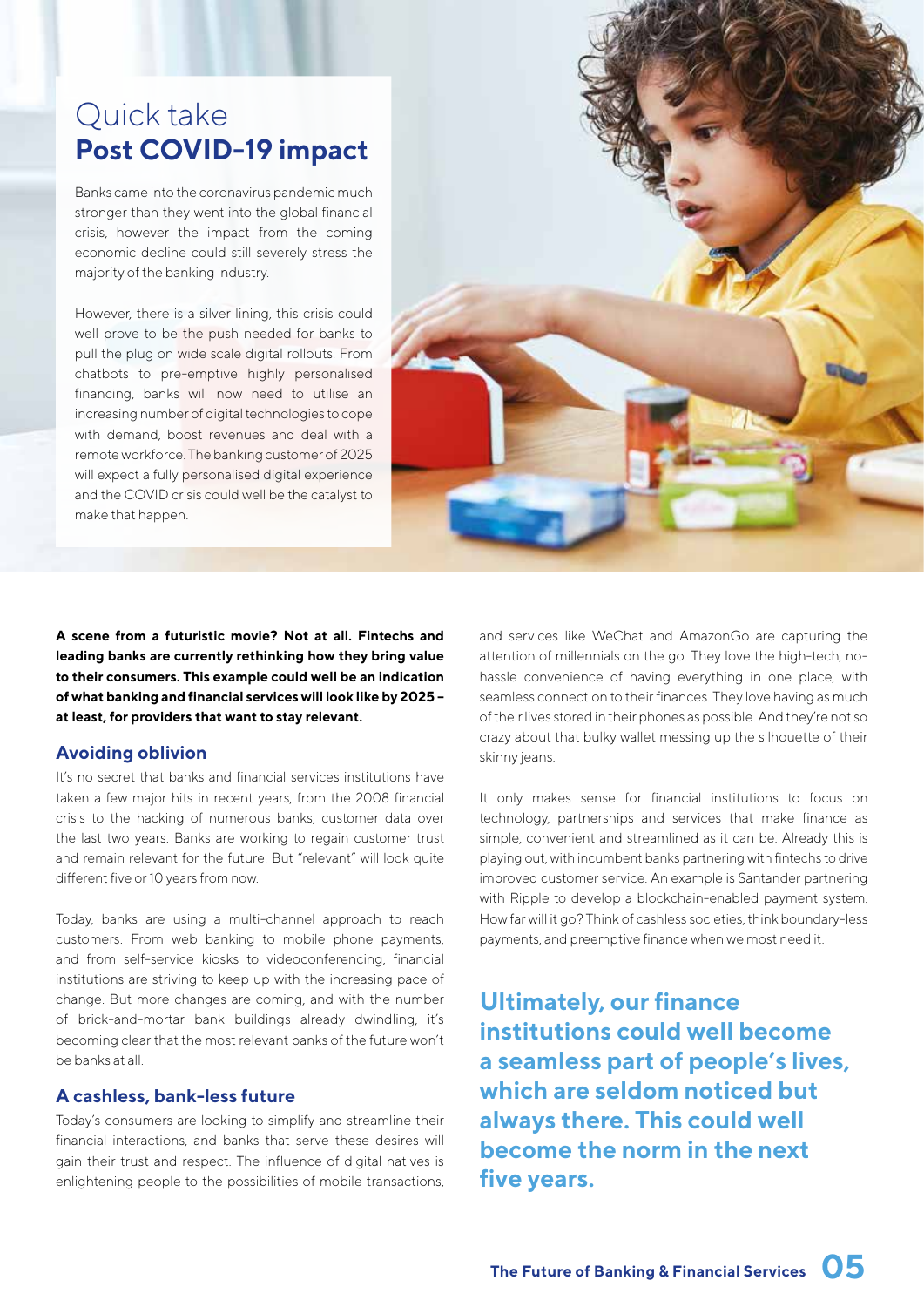## Make customers feel more secure in their financial choices.

### **Fewer bricks, more weight**

As everyday activities become more on-demand, customers will seek solutions that fully integrate everything into a single, multipurpose platform. They will expect a one-stop app that manages money, credit, insurance, income and expenditures in a simple, streamlined way. Already multi-purpose apps such as WeChat are the norm in China, and incumbent banks in Europe are taking note. These banks are looking to integrate multiple facets of the customer lifecycle, from rewards programs with retailers to power of attorney change, all available from one application. Given the tremendous amount that banks currently know about their customers and their spending habits, they can become the central cog in an increasingly complex network of services and applications designed specifically to meet customers' needs.

As customers move through life, they can be continuously contacted with advice, options and realistic choices for the best way to spend and make money, such as which data exchange to list their personal data on that day or which supermarket has the best price on commonly consumed items. The application can work as both an enabler and a monitor.

### **The future of finance is human**

And trust is what it's all about. So before financial institutions design the seamless financial services of tomorrow, they are best served to spend their time and talent working on ironclad security. Just as the giant vault in the brick-and-mortar bank gave a customer peace of mind in the 1920s, the data vault that financial services can develop will give peace of mind to the customer of the 2020s. And then, true service and integrated connection can begin. With a blend of artificial intelligence (AI) to handle fraud mitigation, greater security through PKI encryption and immutable records and audit trails via blockchain, the data vault can be locked up tighter than a drum.

Customers will share their data as long as it benefits them directly in the form of personalized service and customized advice. And as banks integrate with other service providers like insurance companies, retirement funds, healthcare providers, retail chains and more, they will take on an increasingly important role in customers' lives. Ultimately, banks could very well own the single platform that links numerous industries. Soon, AI-enabled services will be able to predict customer behavior and anticipate their financial needs. For example, maybe John would automatically get finance options on the car he test-drove, and as soon as he bought it, the best insurance deal would be preemptively pinged to his phone.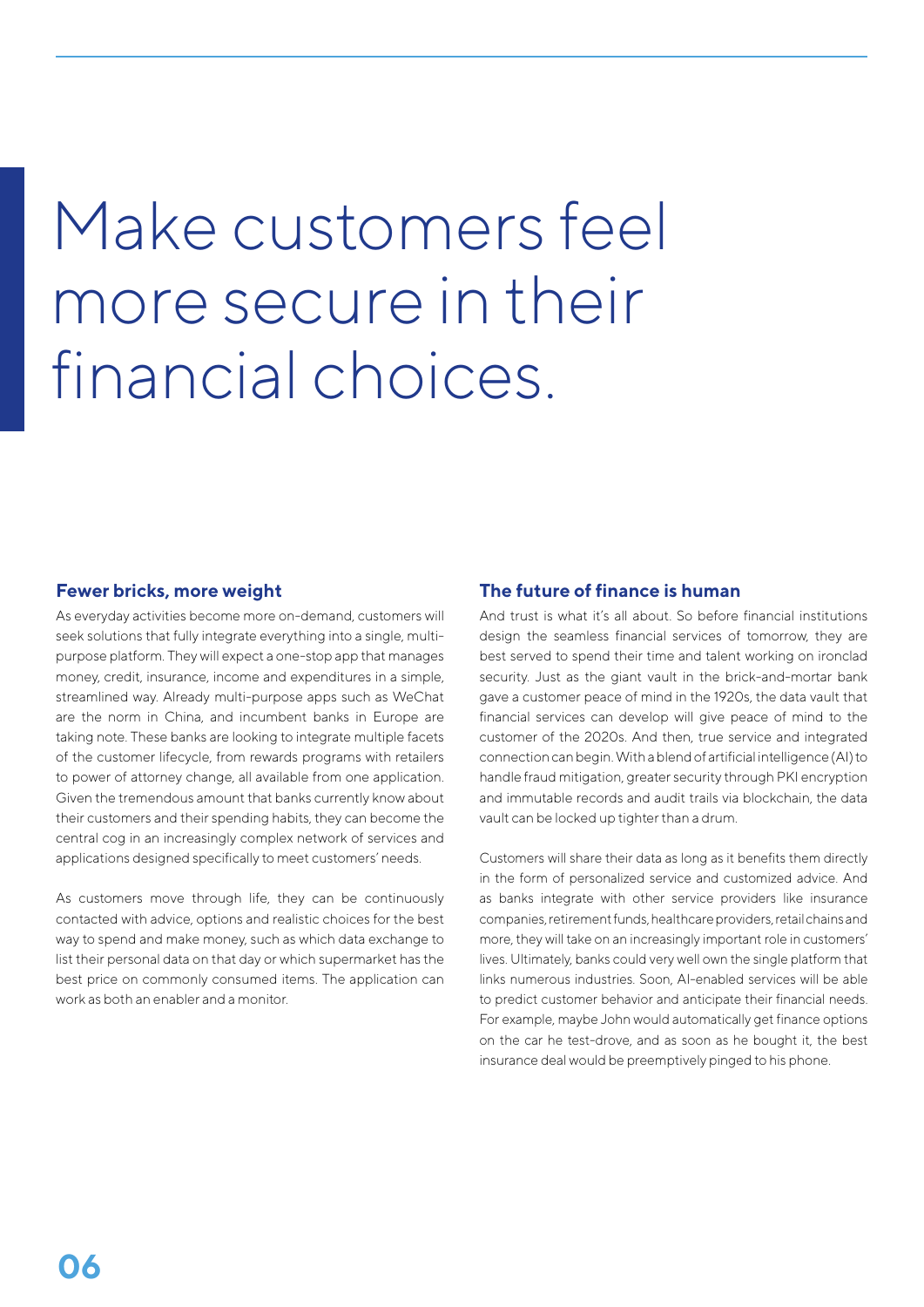### **On-demand and tech-driven**

The modern, on-demand society will give financial institutions a rare opportunity – beyond repositioning themselves in customers' lives, they'll be able to truly integrate into every aspect of them. No longer channel owners, banks will become service and product owners with their finger on the pulse, every minute of every day.

The result? Seamless financial services that require little more than a tap or a swipe, customers who feel secure in their financial futures, and financial institutions at the center of it all. So when John gets offered that job as a professor of Past and Present Financial Development, his phone will map out the financial implications, the changes to his mortgage payments, and his updated expense projections. So all he has to do is choose, with all the facts in the palm of his hand.

**future**

**finance** 

e c

**is**

**"**

Ma



**"**

of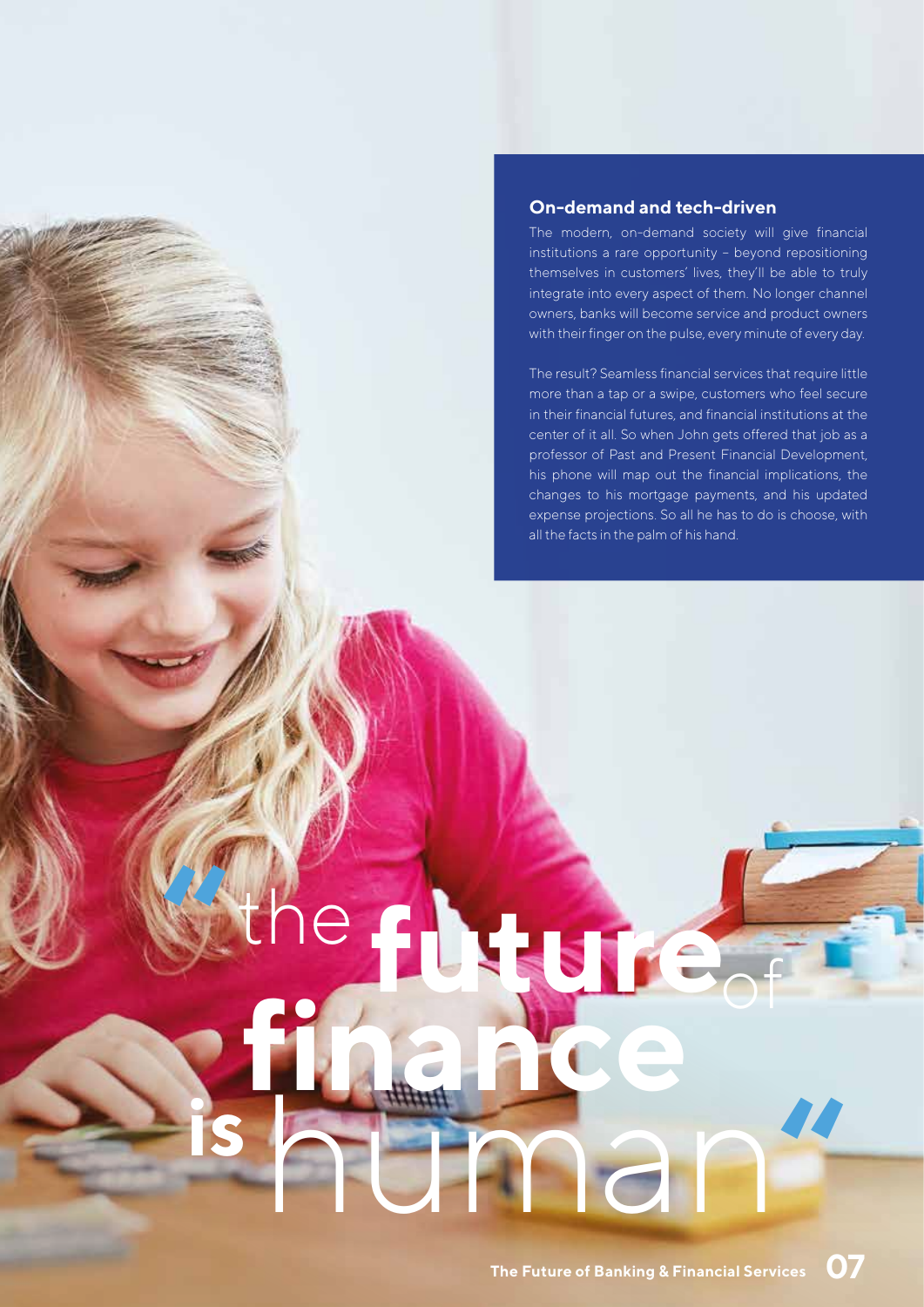

Tony Bosma (1973) is a futurist and trendwatcher. He is the founder of futuring and consultancy organization Extend Limits (www.extendlimits.nl). Extend Limits does not predict the future but helps organizations anticipate it. Do not ask yourself why things are happening. Ask yourself why hasn't it happened yet? This is the mindset companies need to adopt in this era of change.

Tony Bosma is an authority in future thinking and trendwatching and was nominated in The Netherlands several times for trendwatcher of the year. He is an internationally renowned keynote speaker. He is known for his confronting, inspiring, visually attractive and surprising sessions about a wide variety of topics. He also works for a variety of companies and governments, helping them anticipate the future and, more important, challenge and question today's world and mindset.

In collaboration with Cognizant, Tony Bosma did extensive research into near future trends across industries. Together with Cognizant, he made abstracts of the most dominant developments not far fetched futuristic worldviews - but realistic developments which are seen right now. These are not only plausible future developments but also the challenges of technological developments.

## **An external perspective by futurist & trendwatcher Tony Bosma**

# Banking & Financial Services **reinvented**

Of any industry, financial services has been the one most heavily impacted by the digital developments of the last decade. For these businesses, their role, image, organizational structures, customer relationships and competitive environments have been shattered. New regulatory frameworks have been introduced and put into place. But still, the new normal has yet to completely settle in. Are financial institutions able to cope with all the transformational forces surrounding them? Or will these once seemingly indomitable institutions – these former societal beacons of trust and stability – be replaced by something else as they find it impossible to change their established financial procedures, structures and, most of all, mindsets? No matter what happens, one thing is clear: The future of financial services will be transformed. A world of opportunity stands at the ready, requiring substantial change, a bold mentality and a willingness to be open to new insights.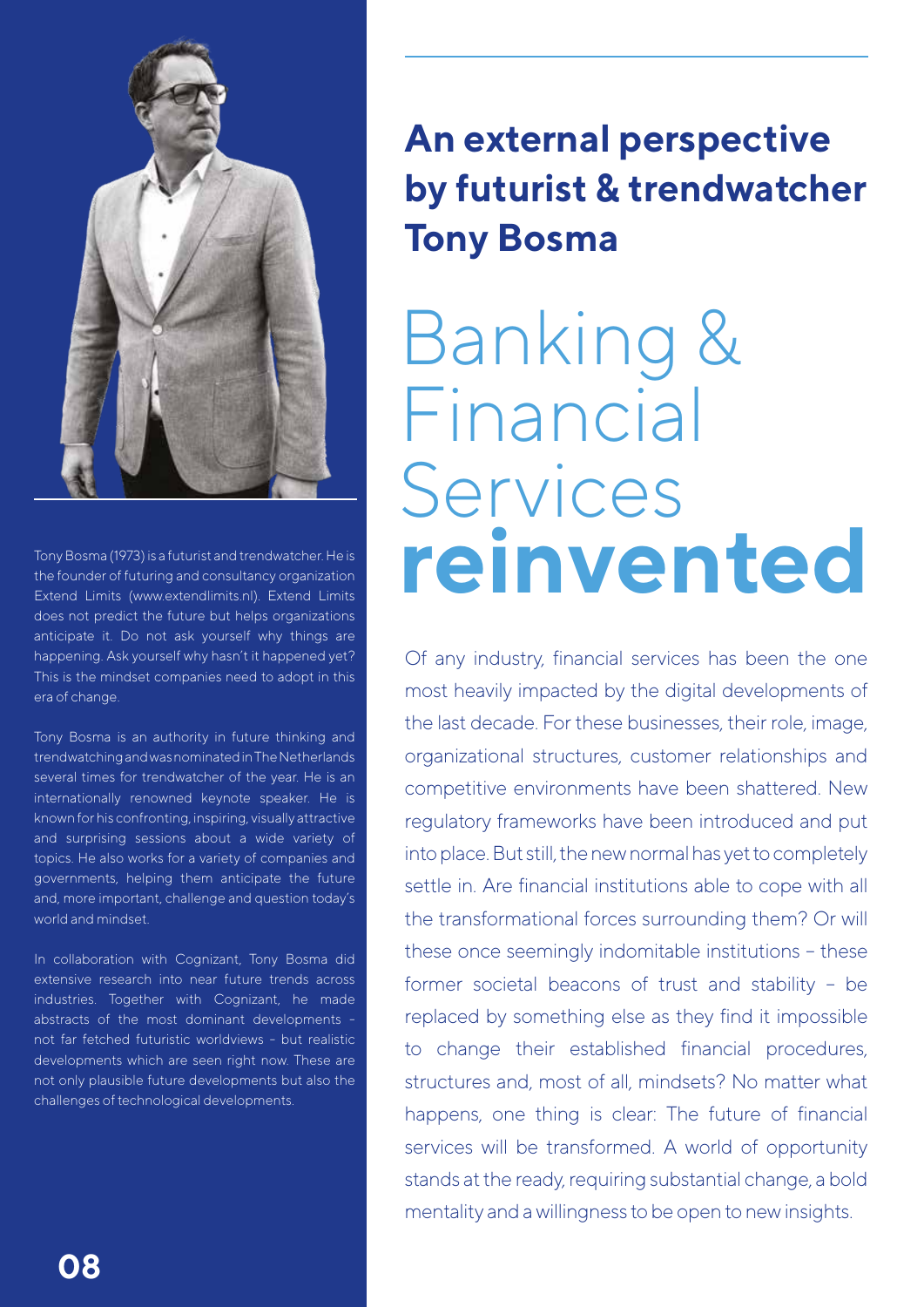

In 1994, Bill Gates famously equated banks with dinosaurs. But apparently, the dinosaurs are stronger than most of us thought because decades later, financial institutions are still the biggest organizations on earth. At the start of the 21st century, the emergence of start-ups suggested the era of disruption for financial institutions was in full force, but nearly 20 years later, this appears only partially true. Of the top 10 organizations listed in the 2018 Forbes Global 2000, banks remain dominant. In an era of promised technological disruption, banking seems to remain the steadiest industry on the planet.

At the same time, ongoing technological progress and its perpetual adoption by consumers is forcing a reformation of the essential elements of financial services. In this new world, it's not so much about long-term vision but about the ability to anticipate

relevant change. What trends and developments will shape the future of financial services?

### **Disaggregation of the financial value chain**

Banks are looking to transform themselves into platforms of services to remain relevant in the lives of their customers. For this, their mindset and organizational structure needs to shift toward a diverse ecosystem with fast-changing and hyperpersonalized contact, products and services. These new value networks will appear to compete with financial services organizations' own channels. As the financial services landscape becomes a highly sophisticated marketplace, steered by smart and adaptive technologies, financial institutions like banks themselves will reshape to become more like high-tech companies.

**Disruption will not be a one-time event, rather a continuous pressure to innovate that will shape customer behaviors, business models, and the long-term structure of the financial services industry. " "** *World Economic Forum*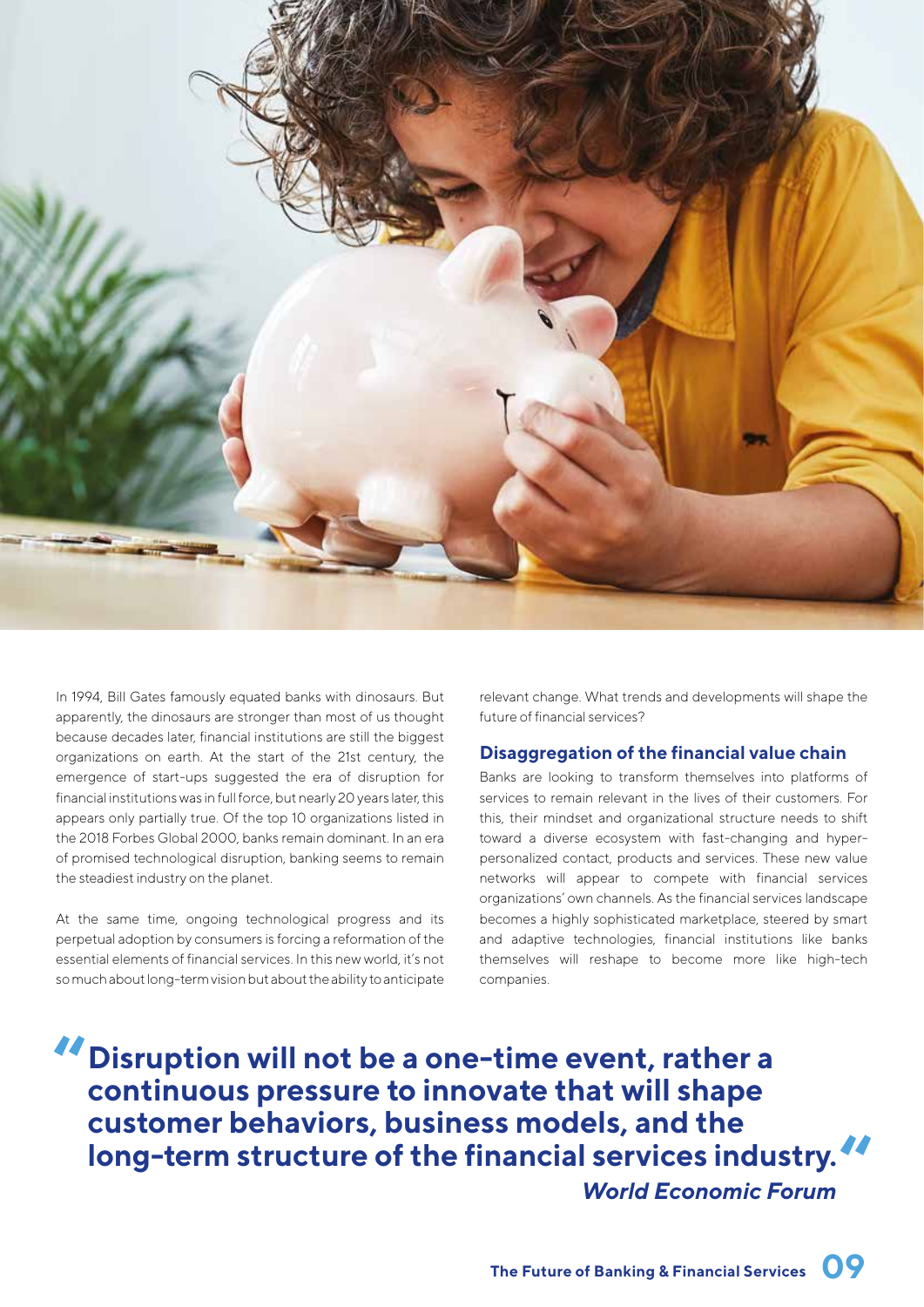# A future beyond financial servicing

With changing financial services ecosystems, the services these organizations offer will change accordingly. As agile new entrants insert themselves between financial services institutions and customers, and raise service expectations by providing services that enhance the financial and even non-financial customer experience, there's some fear that traditional institutions will lose ownership of the customer relationship. The future winners in finance are likely to be those that control the customer interaction, while those that don't risk becoming utility players at the end of the ecosystem.

But traditional organizations. can become key players at the center of a customer's life because of their access to enormous amounts of valuable customer data, from buying histories to lending information to travel data and even medical information. Even with new regulations about data ownership, financial institutions are well positioned to become highly personalized data brokers in customers' lives, even beyond financial services, and play a much bigger role in tomorrow's society. In this context, rebuilding trust is key to a bright future of finance.

### **Regaining trust through digital**

As financial services integrate more and more seamlessly with consumers' lifestyles and devices, organizations will be able to calculate personalized value analyses.

Elements such as data accessibility, lifestyles and loyalty will be factored into real-time decision-making processes on the price customers pay for goods and services. For this to succeed, there needs to be a high level of trust in the systems and technologies involved.

With technologies like blockchain, institutions are no longer the mediators of control, transactions and trust, as these mechanisms are embedded within the technology itself. The role of intermediaries will be reinvented and even become obsolete as trusted transactions can take place among anyone, including parties with no prior relationship.

**The future winners in finance are likely to be those that control the customer interaction. " "**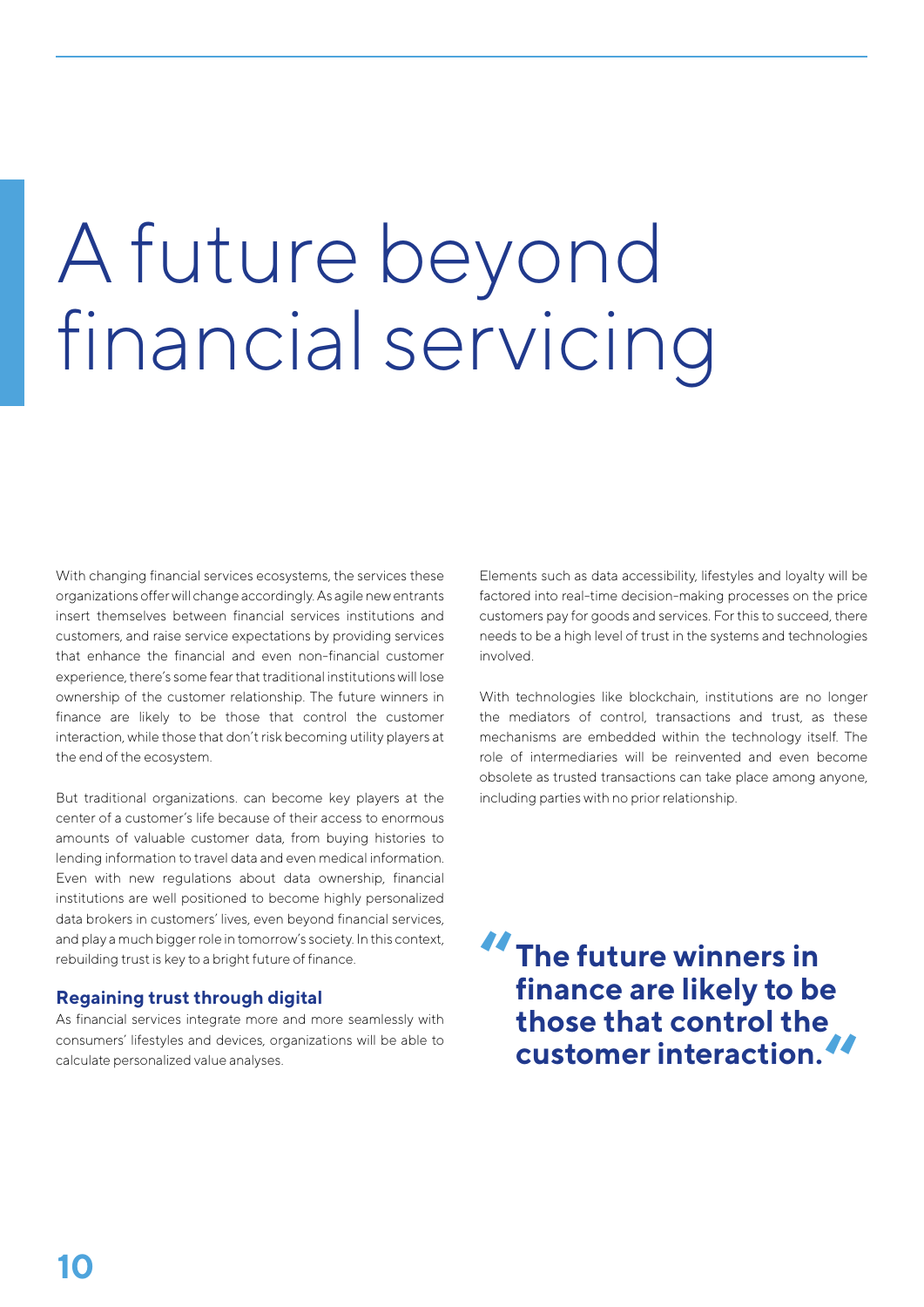

It's vital, however, to remember that the future of finance and trust hinges less on technology and more on the reality of the regulatory environment and the mechanisms used in future business models of finance. The more transparent and meaningful these business models become, the more societal trust will increase. The financial services industry will need to embrace the goals of the customer rather than focus on being a powerhouse of profit and growth.

### **Smart and prescriptive financing**

Artificial intelligence will become mainstream in the financial services industry. Even beyond the use of AI to enhance the customer experience, the technology will be applied to analyzing customer behavior to minimize risk, detect fraud and recommend relevant products and services. Continuously fed with data, AIpowered bots will be available 24x7 and increase in intelligence to gain consumer trust.

With AI, banks will be able to more accurately forecast the future, automate processes and minimize unnecessary human interaction. Technology will help banks intensify the human relationship with its customers. Ultimately, technology could help remove human bias from decisions and transactions and possibly enable financing to become completely democratized.

**Robots will eliminate 200,000 jobs in the banking industry within the next 10 years. " "** *Wells Fargo*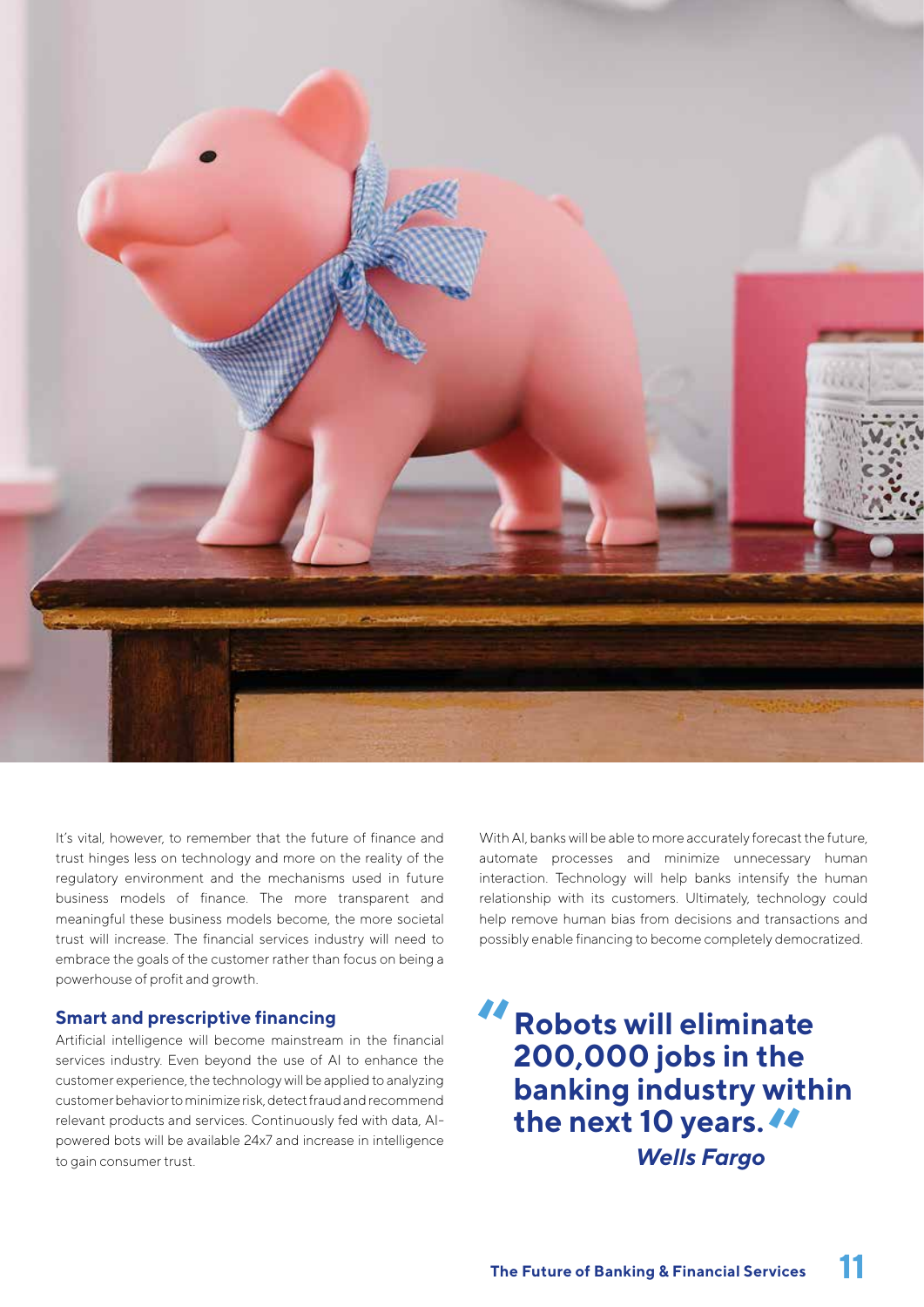**" Wide-ranging reforms are needed to reset the global financial system and make it work amid turbulent times. "**

 $\widehat{\sigma}$ 

**۰** 

*The Group of 20 (G-20) Eminent Persons Group on Global Financial Governance*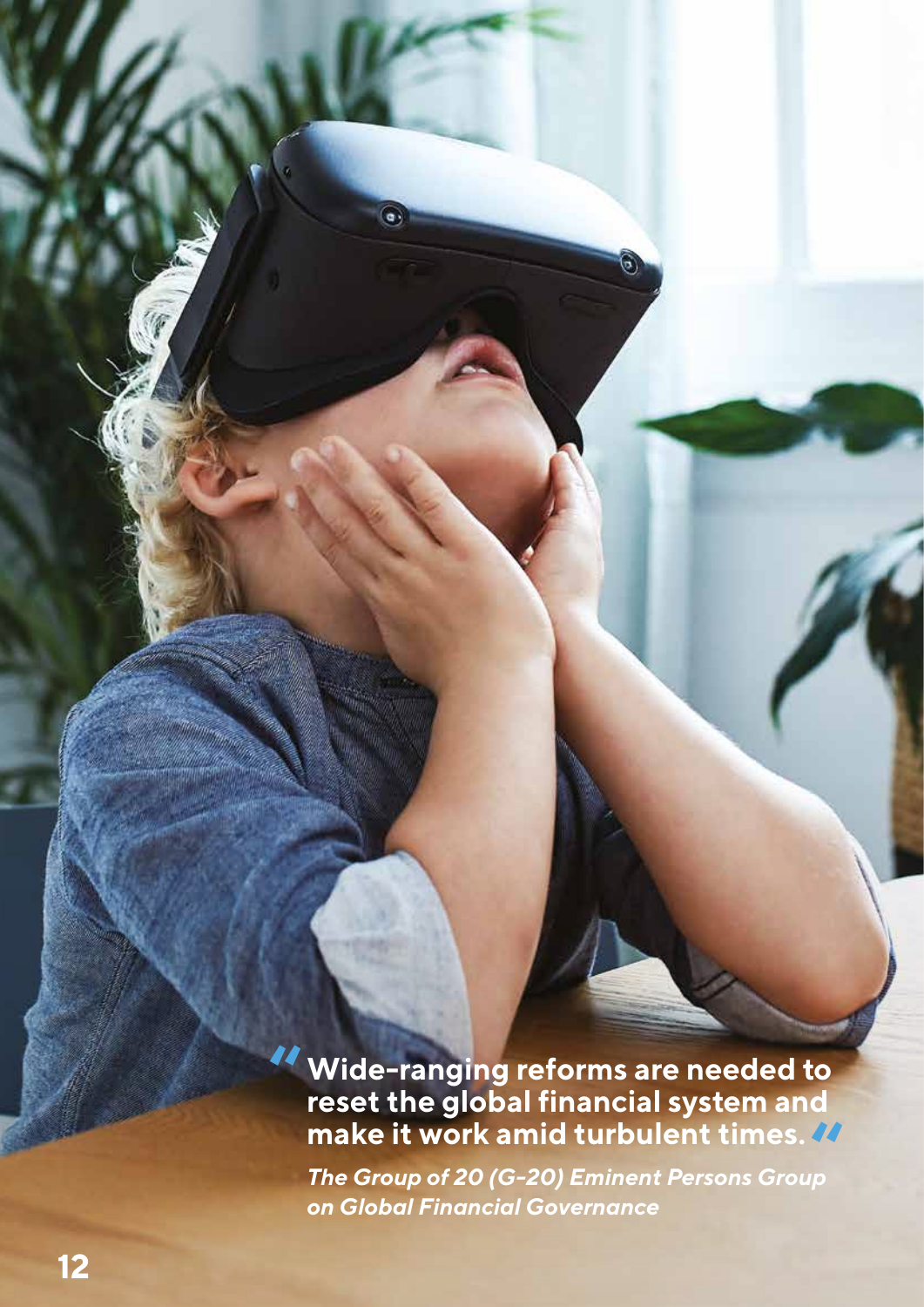### **Imagine, one day…**

Let go of your mental barriers and think freely about a possible future. By 2050, it's easy to imagine banks becoming invisible entities, disappearing from our physical world as they merge with the virtual world. Finance itself will become virtual –wallets will become a souvenir from the past as digital currencies replace physical ones, and money and payments will be exchanged without having to think about it. Every aspect of our personal lives will become monetized – we'll be compensated for sharing our personal health data, given a micropayment for doing a social good and assigned a debit for doing something unlawful.

Our preferences and financial choices will be represented online by our digital personalities, which will algorithmically determine our personal transactions and interact with the digital backbone of financial services networks. Algorithms will pre-program what our money is used for, making the use of money extremely transparent and secure. Rather than us having to be aware of the consequences of our spending and saving, that responsibility will be relegated to our smart digital representations, whose predictive models will predict the exact outcomes and optimal actions to take.

As a result, everyone will have a balanced look at their financial future. The need for insurance will become predictive and adjusted in real-time based on lifestyle and continuous risk calculations by an individual's intelligent surroundings. While trust will remain the most important currency, it will come mainly from intelligent machines, not humans: It will be digitized. Human intervention will be required if asked for.

These scenarios raise some crucial questions: What does the future of finance mean for basic human aspects like freedom, privacy, inequality, solidarity and the human relationship with value systems like money? What about the role of human ethics in our relationship with the financial services industry? Can technology help regain trust in our financial systems? Can it help us use money for social good and connect people instead of widening the gap between different social groups? Amid technological progress and the changing financial services landscape, the biggest questions about the future of finance lie in supporting progress for all in society.

## Banking & Financial Services reinvented **New challenges and questions**

While a digital-driven utopian financial future is the promise, what is the reality? Amid all the digital opportunities, are we addressing the real problems faced by the financial services industry? Are our financial services institutions focusing on real human needs? Are they dedicated to supporting economic, social and environmental impact and adopting a mindset of not just doing less bad but doing only good?

Let us not forget that financing and money can be one of the most powerful forms of democracy and force for good. Will our financial services institutions in the future be even more disconnected from customers and society than ever – unreachable digital monopolies programming the world's financial future? It's the big question of this era: Ethics or innovative financial technology, which comes first?

People today are more aware about how they spend their money and how it is invested – with every euro/dollar they spend, people vote for the world they want to see. Financial services institutions need to embrace this mindset and earn a reputation for working to build a better world for future generations and support social cohesion. Worldwide, the industry needs to reset its vision on economic growth and rethink its definitions of progress and value.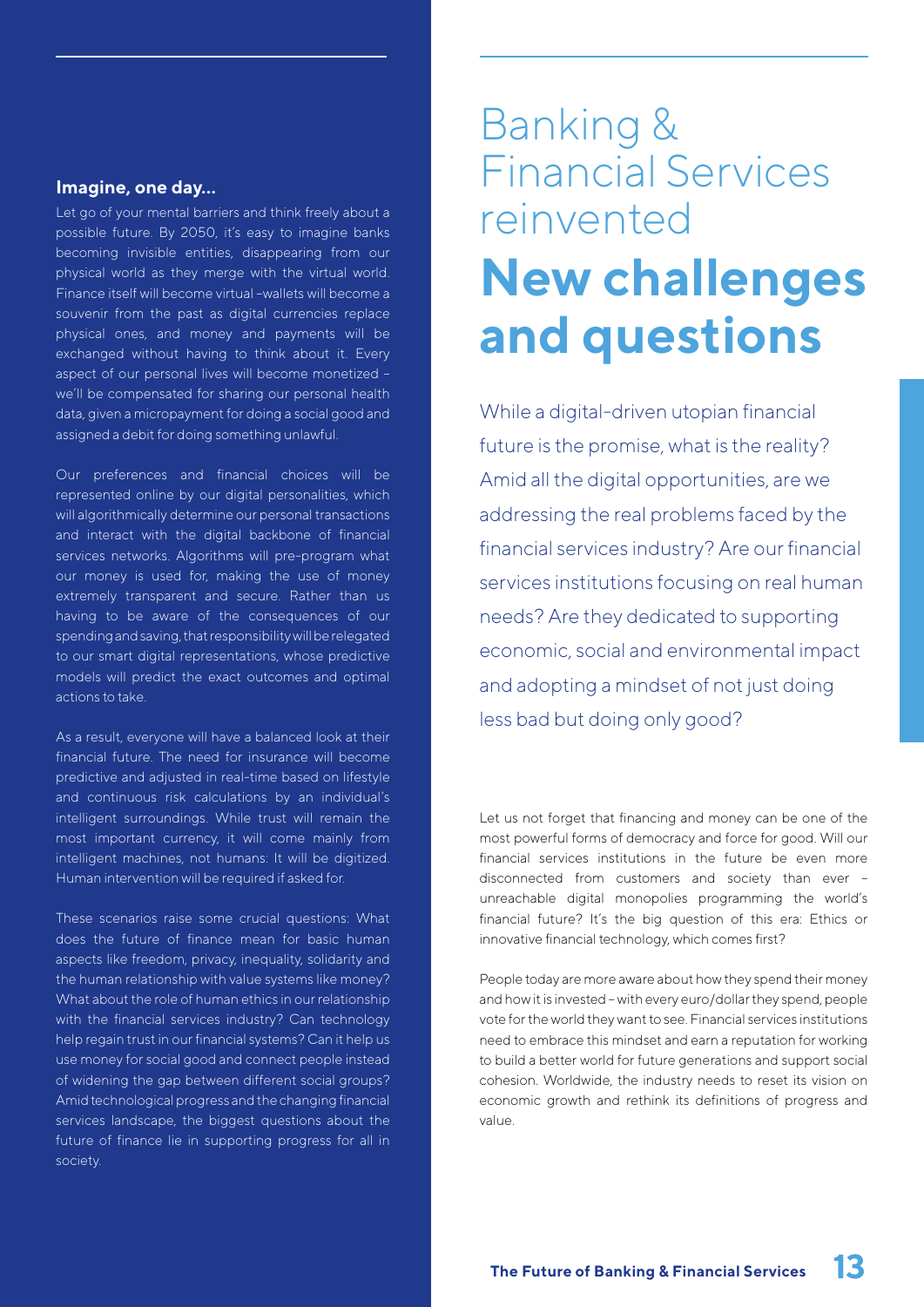## **" "** We're moving further **technology** into a **financial** world where controls technology.

Even amid today's higher trade barriers and growing financial protectionism, the future of financial services will be based on global interconnectedness and a tight-knit digital network between countries, businesses and individuals. A decentralized but still interconnected approach could increase susceptibility to risk, making regulation and crisis management tools ever more important as new technologies become the basis of our lives.

Digital-driven financial services in an interconnected smart world will raise the question about financial surveillance. We are handing over more rich data to our financial institutions then ever before. Most of us are completely unaware of what this data is used for. In addition to privacy concerns, other issues loom: What about financial organizations influencing our decision making process? What about real-time risk scores? Is technology reducing the autonomy of financial services customers? What is the leading purpose of the data being collected by financial services organizations?

With increased robotic process automation, other concerns arise around the use of algorithms. There's the ethical question of who's responsible for the decisions and actions of these algorithms. Do financial services institutions and customers understand how the choices and decisions of robotic advice are derived? The interconnectedness of financial services toward frictionless experiences could effectively minimize the ethics in the buying process.

Ethical questions also arise in the regulatory realm. As control over regulations and procedures becomes increasingly technology-driven, we're moving further into a financial world where technology controls technology. With this approach, it's vital for humans to understand the autonomous processes and steps taken by technology. The biggest ethical dilemma of the near financial future is who will be in control: technology or humans. This is especially important in an increasingly complex world in which humans are challenged to understand the decisions made by technology, especially technology that's becoming more capable of self-learning and increasingly situationally aware and responsive.

The future of technology in finance will be about answering ethical questions, enabling transparency and explainability, reducing complexity and adding humanity. The industry needs to ensure the decisions made by technology are unbiased and that the inner-workings of the supporting algorithms are transparent.

The industry will need to emphasize the human and emotional side of finance and the ever-important human connection in financial decision-making. The goal is to create customer experiences facilitated by machines and intensified by humans.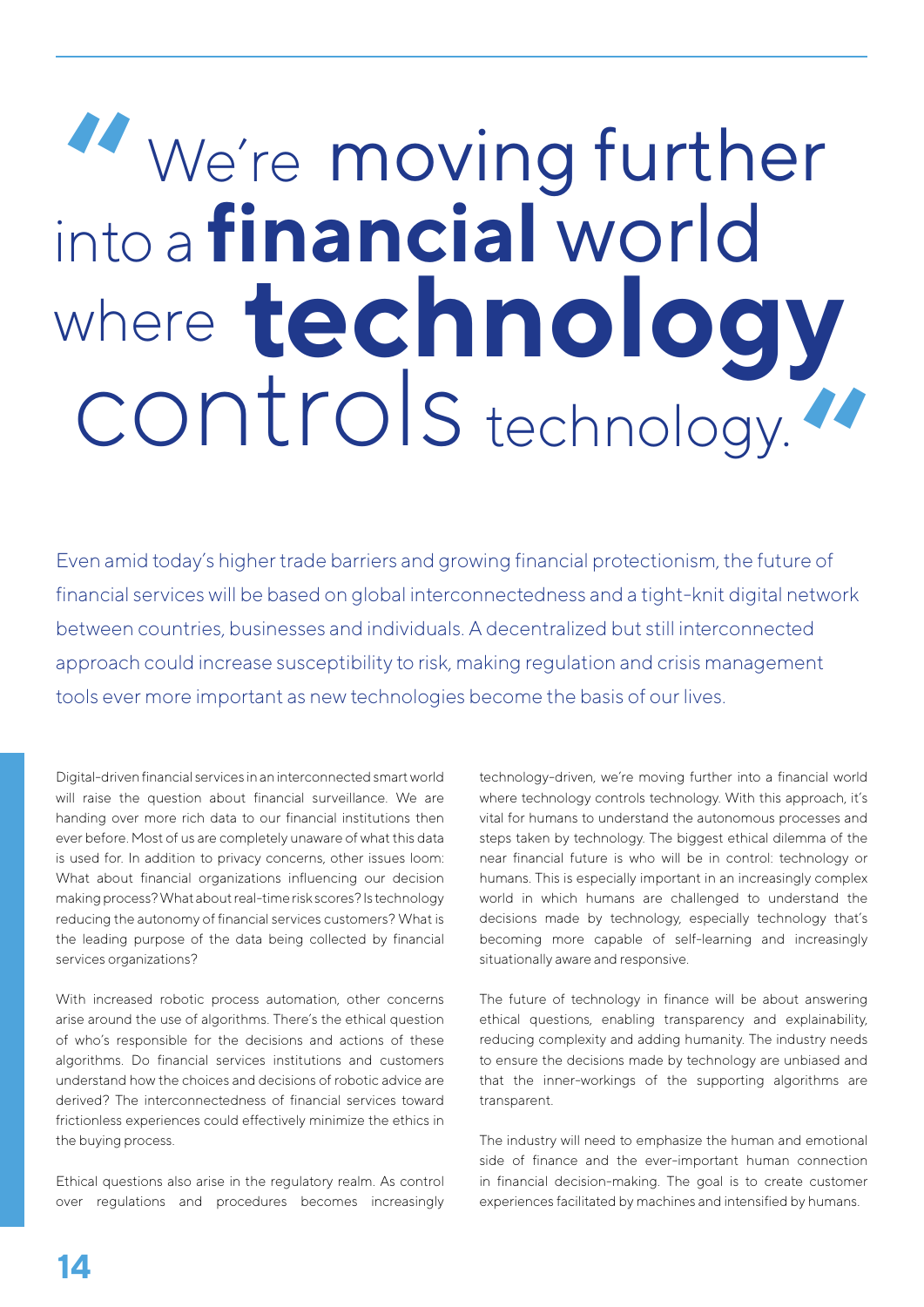



**The biggest ethical dilemma A** The biggest ethical dilemm<br>of the near financial future **is who will be in control: technology or humans. "**



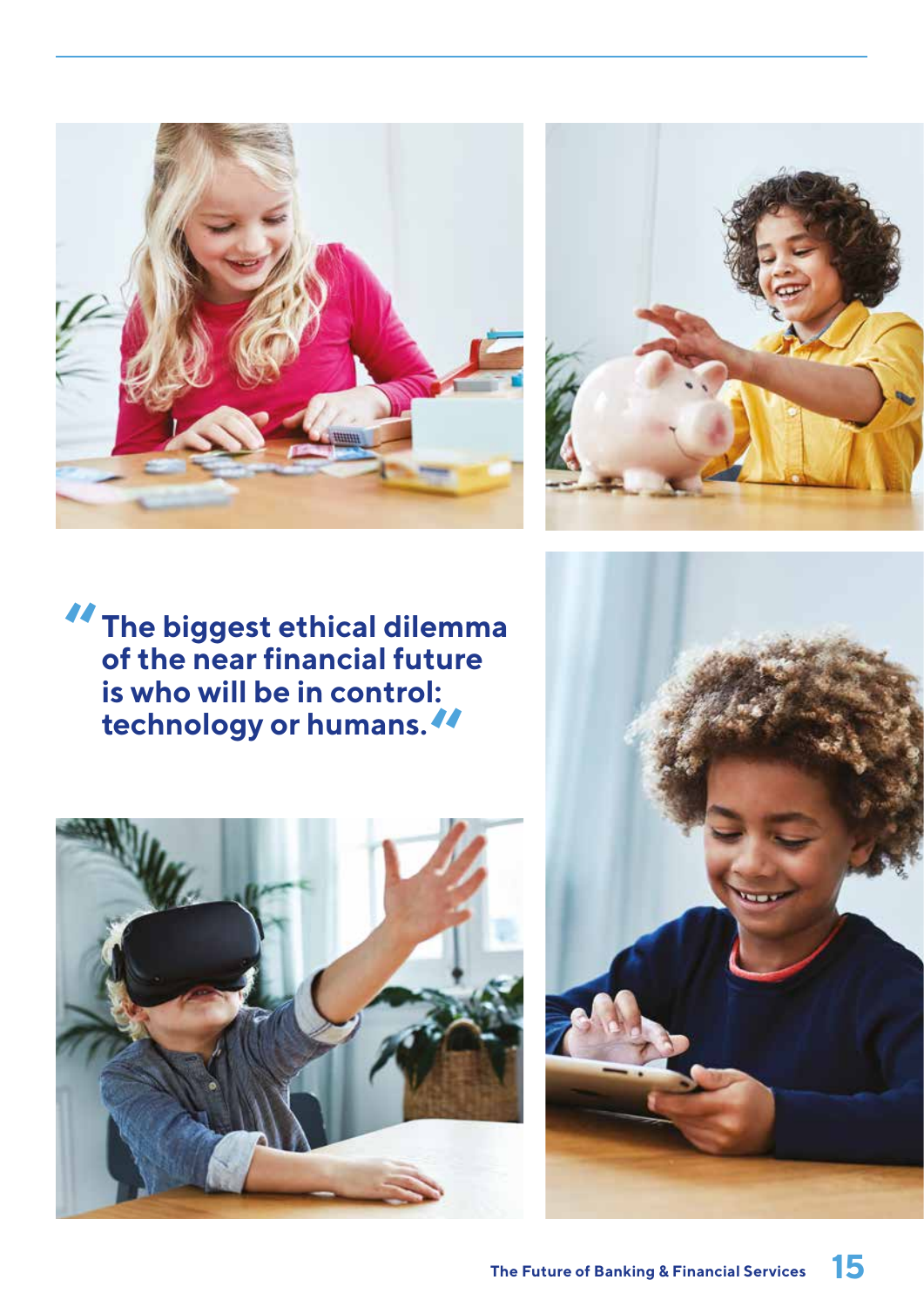# **The future is already here**

The banking and financial services industry will shift from a system based on historical data to being driven by predictions about the future. These insights will be highly accurate – no more best guesses or "we think we know." The industry will increasingly be focused on adding real value to society, with financial and non-financial businesses forming an interconnected network centered around discerning and meeting individul customer needs.

No longer will customers serve financial structures – networks will serve customers. Algorithms and automated processes will drive efficient and data-driven financial products and services, free of human bias and transparent and evenly accessible to everyone, with a human touch if desired.

| From:                         | To:                     |
|-------------------------------|-------------------------|
| Past-driven                   | Future-driven           |
| Economic value                | Societal value          |
| "We think"                    | "We know"               |
| One size fits some            | One size fits none      |
| Life protection               | Life enrichment         |
| <b>Transactional thinking</b> | Value thinking          |
| <b>Siloed data</b>            | Networked data          |
| Organization                  | Platform                |
| Human judgment                | <b>Blended judgment</b> |
| High tech                     | Human touch             |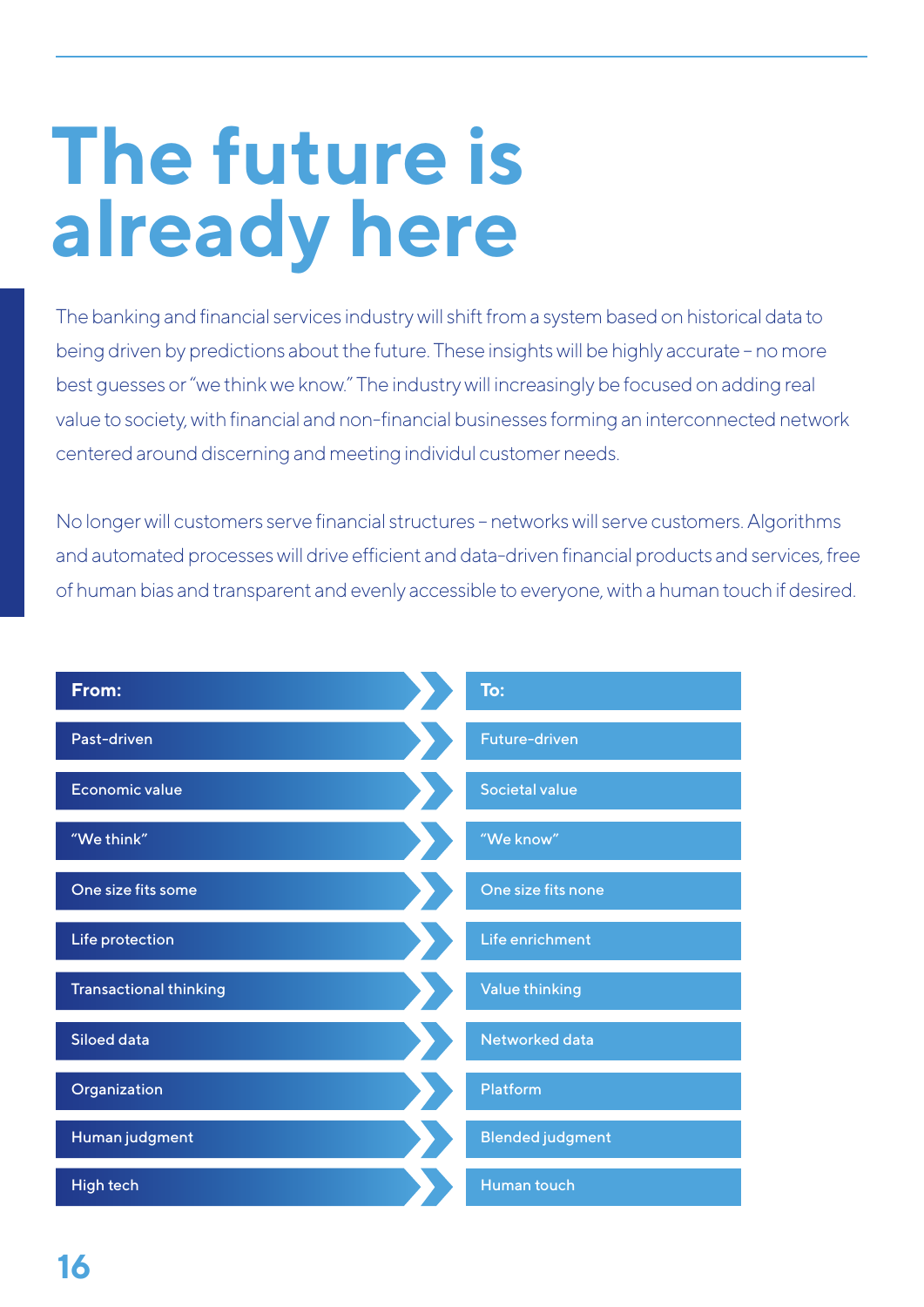## Real-life cases

The following cases are inspirational and show how finance is changing. Startups and new innovative ideas can grow but also fail fast – that is innovation at the frontier of an industry. No business relationship exists between the cases below and Cognizant.

### **Fluidly**

Fluidly works to create real-time financial insight with cashflow forecasting. It uses historical data, financial modeling and machine learning to produce up-to-date forecasts, as well as insights into how to improve the business's cash position. The system helps businesses take the right actions to optimize their financial future. **www.fluidly.com**

### **Oval**

Oval's app automatically tracks customers' spending and spending behavior by linking their bank accounts and credit cards. By using data and lessons from other people in the Oval community, customers can improve their spending decisions. Oval is aimed at young consumers who often lack financial knowledge. Its goal is to help customers track their spending and save automatically. **www.ovalmoney.com**

### **Rapyd**

Rapyd claims to be the world's largest local payments network. The system enables any local or cross-border payment to be integrated directly into any digital application, including cash, bank transfers, e-wallets, local cards and more than 300 additional alternative payment methods.

**www.rapyd.net**

### **CitizenMe**

CitizenMe is an identity control service that helps individuals take back ownership of their "digital selves" and get value from their online data. The company's "ethical insights platform" is also focused on enabling organizations to build deep relationships with consumers, through ethical and GDPR-compliant user data and research tools.

**www.citizenme.com/public/wp**

### **Cleo**

Cleo is an intelligent chatbot that connects users' bank accounts and credit cards to help them gain better control over their spending decisions and meet their savings goals. The bot communicates with users via Facebook Messenger, answering questions, developing customized budgets and providing tips and alerts. **www.meetcleo.com**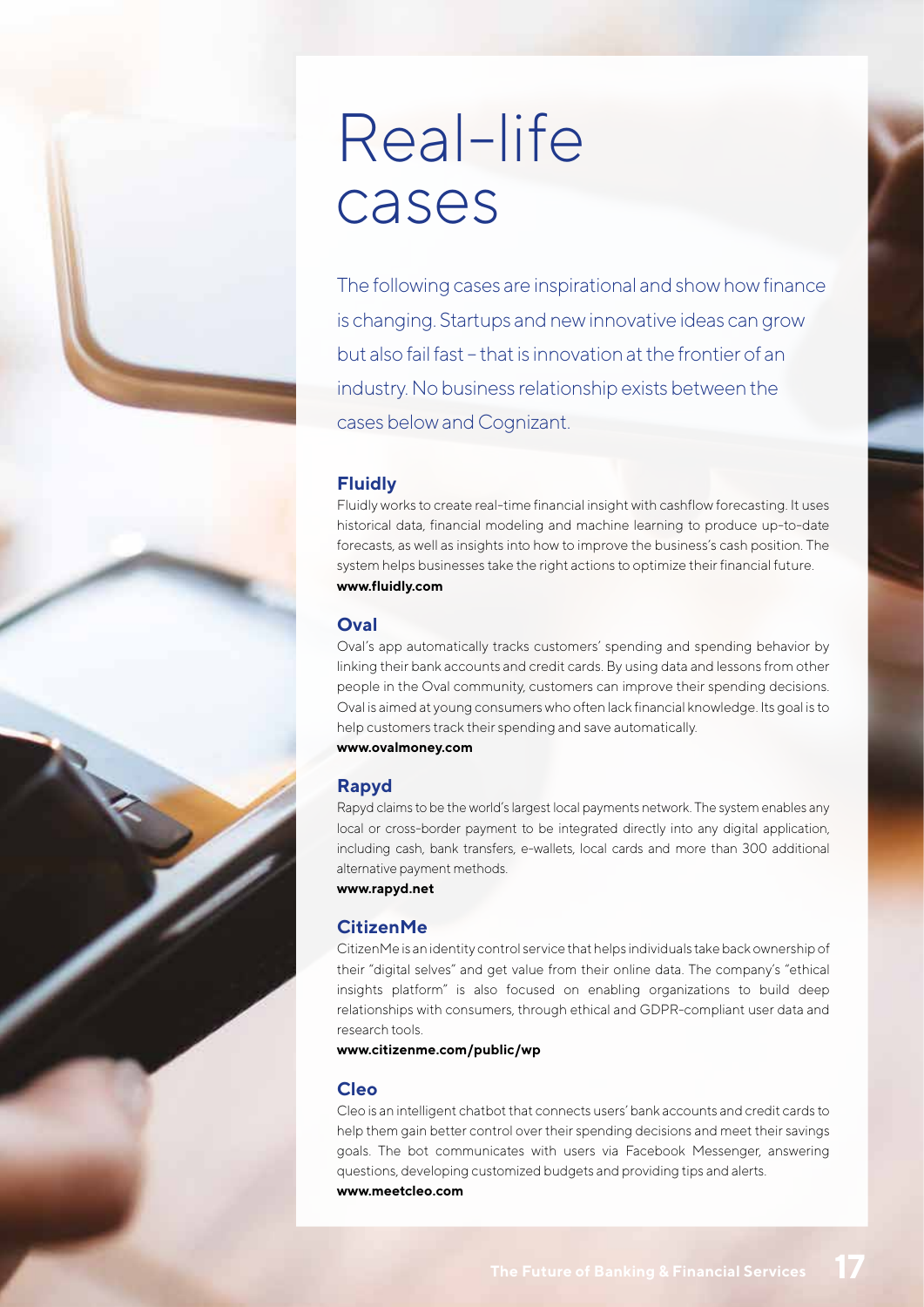## **Technology** human nature, **all the time;** changes hardly ever **"**

*Evgeny Morozov*

### **Curve**

Curve combines all of a user's accounts and cards into one smart platform – the Curve Mastercard. By doing so, they can see what they're spending at a glance, save on excess fees, send money securely and get real-time spending alerts.

**www.curve.app**

### **Digital fingerprints**

Digital Fingerprints provides continuous authentication based on behavioral biometrics. After monitoring and capturing the user's behavior, it stores the collected behavioral patterns in a machine learning model that can almost instantaneously judge whether present behavior is consistent with the user's identity, all in compliance with GDPR and PS2 regulations.

#### **www.fingerprints.digital**

### **Chase**

Chase uses voice ID to protect customer data, making banking easier, faster and more secure. To create a unique voiceprint enabling account access, customers can simply call the bank.

**www.chase.com/personal/voice-biometrics**

### **Clark**

Clark is an insurance robo-advisory platform that provides transparent, cheap and comprehensive insurance coverage. Clark allows users to assess their insurance status through an app or website. Based on algorithms, the robo-advisor provides analysis on the customers' insurance situation and automatically proposes optimization opportunities by searching for tariffs from more than 160 insurance companies. On request, experts are available to assist customers with specific questions.

**www.clark.com/personal-finance-credit/roboadvisor-fees-cheapest/**

### **The future is human**

Humans excel at being creative, in seeing, identifying and investing in opportunities, and solving problems. Our emotions - anger, sadness, love - will drive the future of banking and financial services. Even as technology grows in intelligence, it will never match our human creativity. The biggest benefit technology has to offer us and our organizations and institutions is to help us emphasize our most basic and strongest human skills – skills that will never be digitized. Let's be curious about the future, not fearful. Let us, as a society, create and discover new rules and norms. The future is not about making the present more efficient but about reshaping it – something only humans can, and will, do.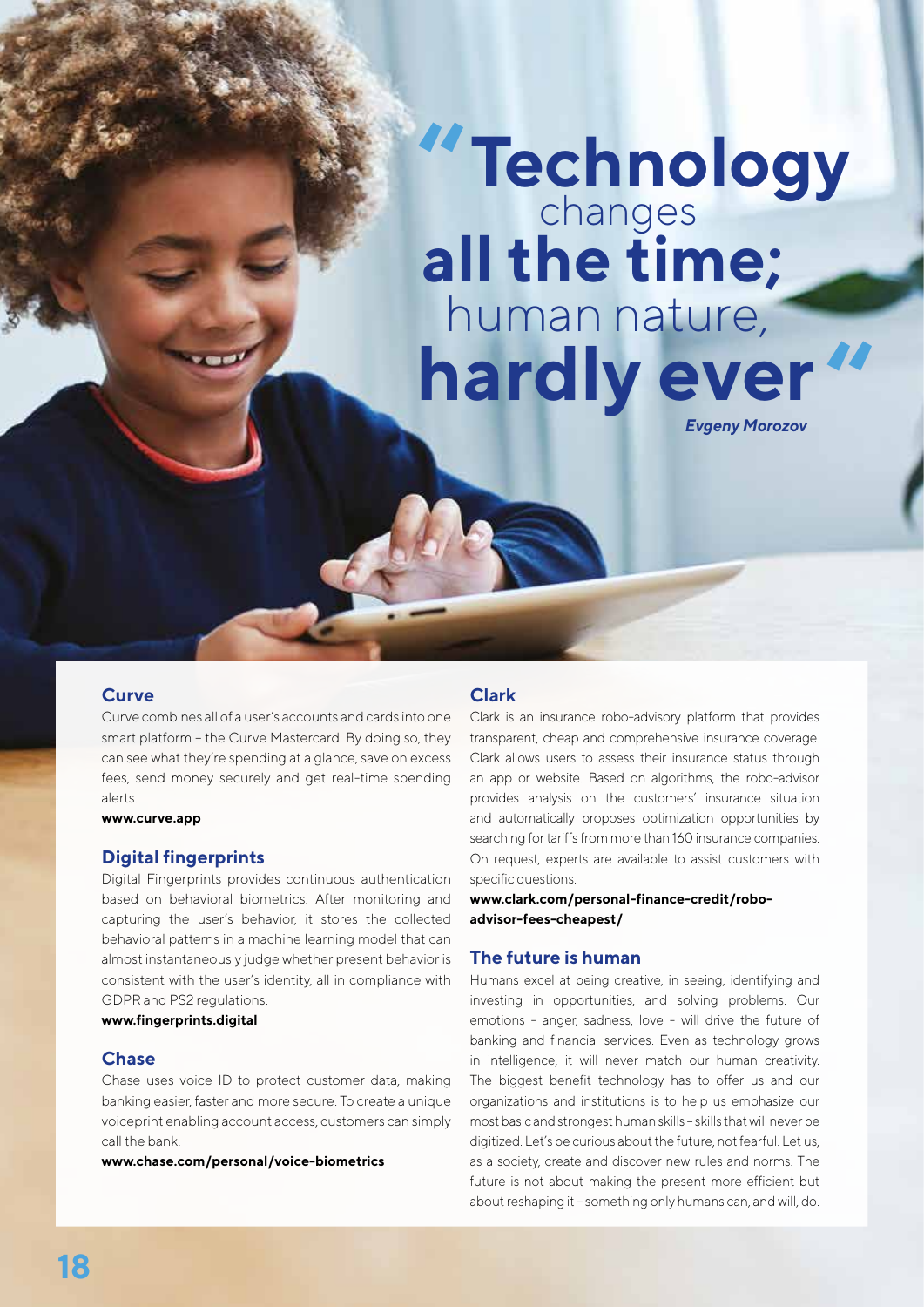



2. Make human contact with your consumer smarter by embracing digital augmentation of staff.

**Key take-aways** 

- 3. Be accessible and relevant in the physical world through branches and outreach centers instead of going purely digital.
- 4. Help customers cope with the digital change in finance and society. Embrace your social responsibility and help customers become digital and financially literate.
- 5. Discover the possibilities and boundaries of new technologies. Ask the question: Is what is possible also what customers want or need?
- 6. Utilize predictive technologies to encourage responsible consumer spending and saving.
- 7. Embrace open banking to provide a superior customer experience.